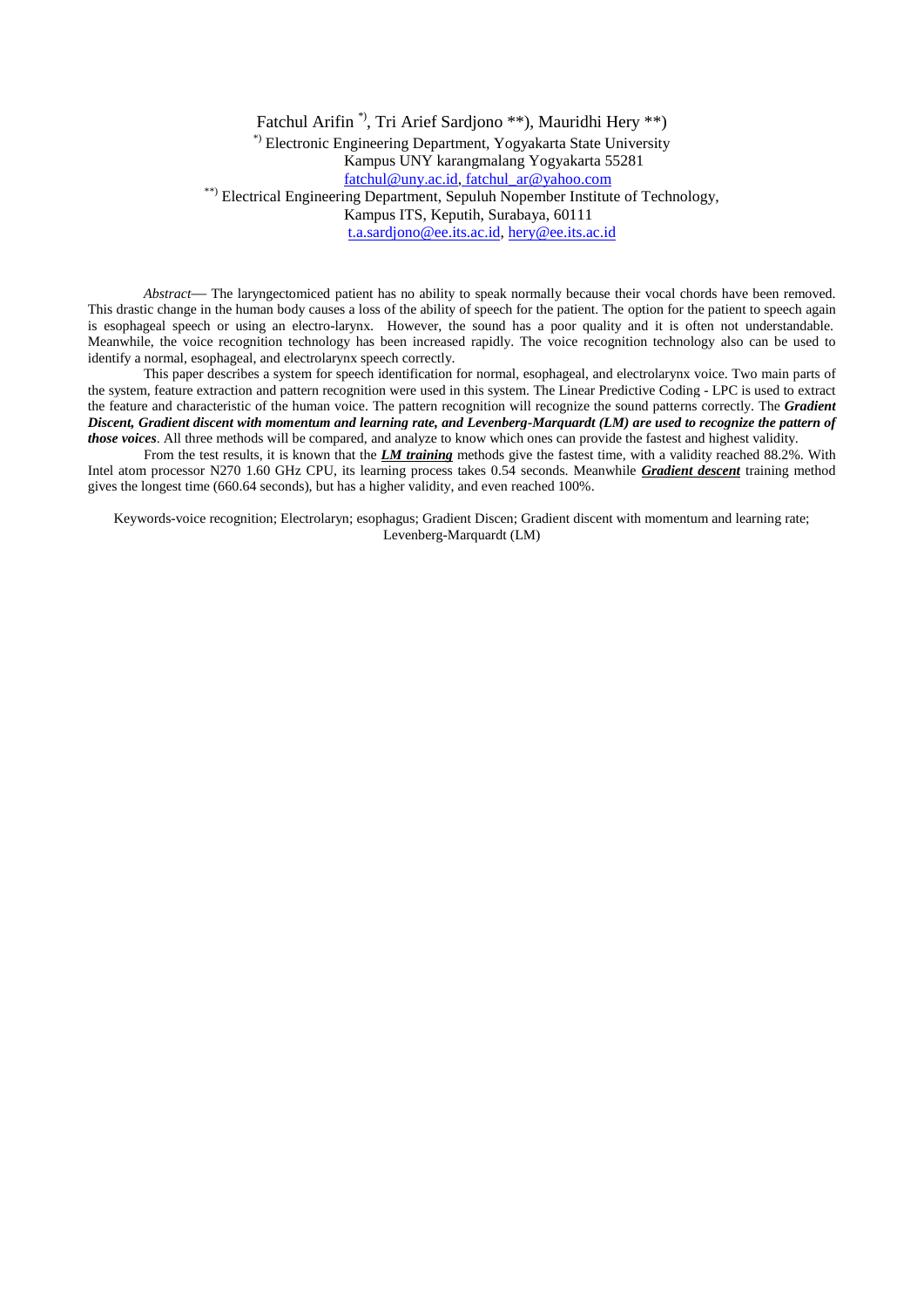ElectroLarynx, Esopahgus, and Normal Speech Classification using Gradient Discent, Gradient discent with momentum and learning rate, and Levenberg- Marquardt Algorithm

# **I. INTRODUCTION**

Malignant cancer of the larynx in RSCM hospital is the third ranking after disease of ear and Nose. The average number of larynx cancer patients in RSCM is 25 people per year. More than 8900 persons in the United States are diagnosed with laryngeal cancer every year. The exact cause of cancer of the larynx until now is unknown, but it is found some things that are closely related to the occurrence of laryngeal malignancy: cigarettes, alcohol, and radioactive rays.

Ostomy is a type of surgery needed to make a hole (stoma) on a particular part of body. Laryngectomy is an example of Ostomy. It is an operations performed on patients with cancer of the larynx (throat) which has reached an advanced stage. The impact of this operation will make the patients can no longer breathe with their nose, but through a stoma (a hole in the patient's neck).

Human voice is produced by the combination of the lungs, the valve throat (epiglottis) with the vocal cords, and articulation caused by the existence of the oral cavity (mouth cavity) and the nasal cavity (nose cavity) [3]. Removal of the larynx will automatically remove the human voice. So that post-surgery of the larynx, the patient can no longer speak as before.



Fig. 1. Before the larynx removed



Fig. 2. After the larynx was removed

Several ways to make Laryngectomes can talk again has been developed., for example:

- *Esophageal Speech,*
- *Tracheoesophageal*

*Electrolarynx Speech.*

Esophageal speech is a way to talk with throat as high as the original vocal cords as a source of sound. The vibration comes from swallowed air, before entering into the stomach[1]. The steps in practice of esophageal speech are blowing, winding, forming a syllable, and speaking. [2].

*Tracheoesophageal* is a device which implanted between the esophagus and throat. The voice source of this method is esophagus [4]. It can happen, when laryngectomies speaking, the flow of air into the stoma have been closed. So the air will lead to the esophagus through the vocal cords replacement has been planted. This method produces a satisfactory sound, but it has high risk infection risk.



Fig. 3. An implanted voice device

Another device for helping laryngectomies to speak is Electrolarynx. This tool is placed on the lower chin and make the neck vibrates to produce a sound. The sound that produced by electrolarynx is monotone and no intonation at all. So it likes robots and not attractive.



Fig. 4. a. Electrolarynx, b. Laryngectomies who spoke with electrolarynx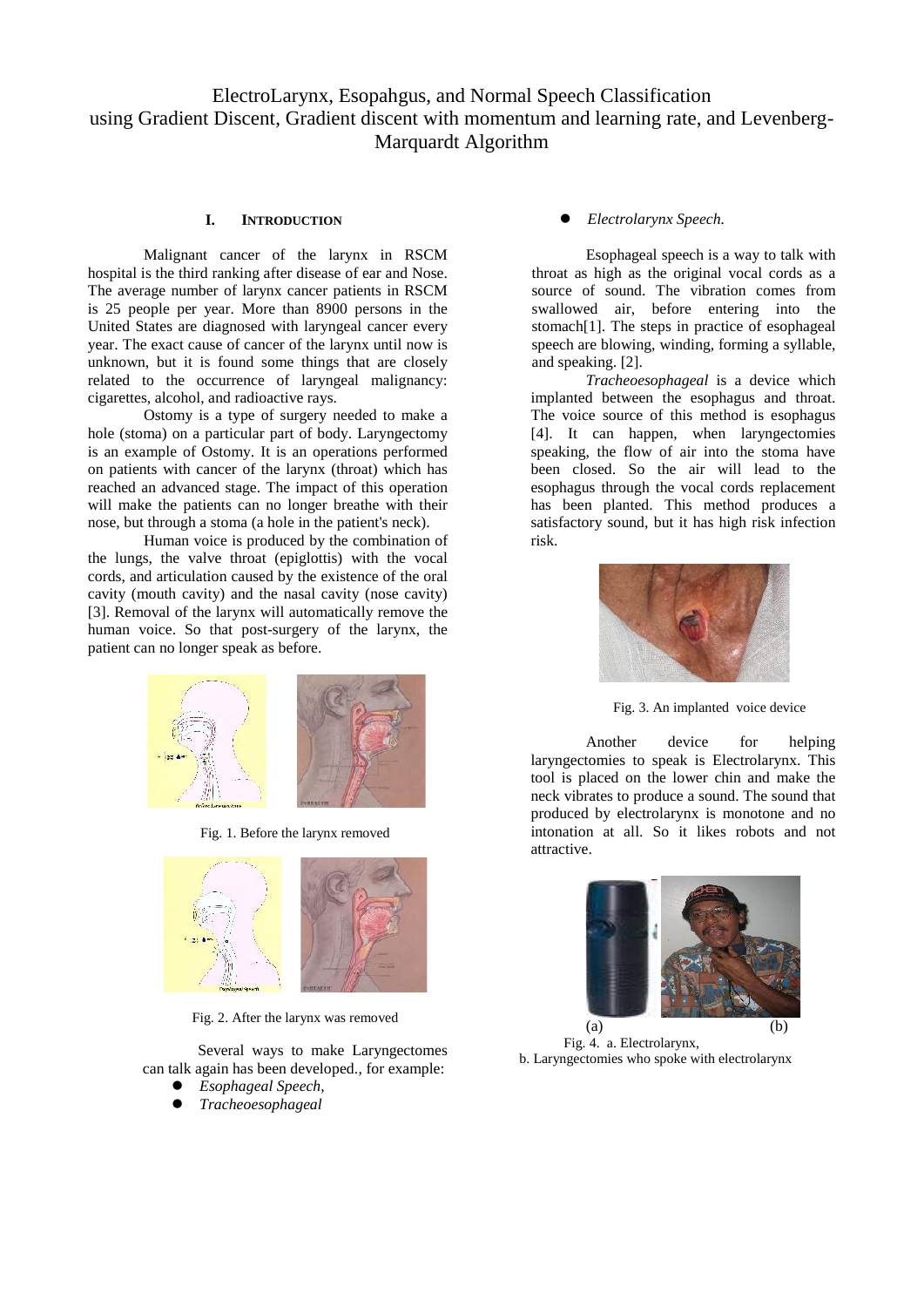Meanwhile research in the Speech recognition and its application is now going rapidly. A lot of application of speech recognition was introduced. Some of them are: dialing the phone using voice (eg "call home"), entering simple data into a data base using voice, providing a simple command to a particular machine, etc [5]. Expectation that this technology also can be used by electrolarynx and esophageal speech.

This paper describes how to recognize the voice of electrolarynx, esophageal and normal speech accurately by using gradient discent, gradient discent with momentum and learning rate, and levenberg marquardt (LM).

#### **II. METHODOLOGY**

There are two main parts of the human voice recognition systems, the voice extraction and the pattern recognition. Voice extraction will take important parts of the human voice characteristics, while pattern recognition is used to identify patterns of human voices accurately. In order the sound that will identify have the same duration, it will be done splitting process.



Fig. 5. The general model of voice recognition

From the various existing journal it was known that there are some method for extracting characteristic of human voice, some of them are: Linier Predictive Coding (LPC), wavelet transform(WT), Fast Fourier Transform (FFT), dan Mel-frequency cepstral coefficients (MFCC). On the other hand to perform pattern recognition is also available many choices of method, among others: Artificial Neural Network (ANN), Vector Quantization (VQ), and vector Gaussian models (GVM). [6].

In this research, the LPC method was used for feature extraction step, and ANN method was used for pattern recognition step. However, to increase the sensitivity of the feature extraction, the output of the LPC will be sent to FFT first before it would be processed by ANN. Fig. 6. shows the block diagram of Electrolarynx, Esophagus, and normal voice classification.



Fig. 6. Block Diagram of Electrolarynx, Esophagus, and normal voice classification

#### *A. LINIER PREDICTIVE CODING (LPC)*

Linear Predictive Coding (LPC) is one of the techniques of signal analysts. This method is able to identify important information contained in the voice signal. It will produce simple data, but full of information (it minimizes loss of information). Cepstral coefficients, gain, and pitch are parameters generated by the LPC.

The steps in doing LPC can be explained as follows:

#### **a. Preemphassis**

At this stage the voice signal is filtered by a single-order FIR filter to refine the spectral signal which has been sampled. It also will reduce noise ratio, so it will increase the signal quality and balance the voice spectrum.

Mathematical model of this stage can be written as follows:

$$
\widetilde{s}(n) = s(n) - \widetilde{a}s(n-1) \tag{1}
$$
  
0,9 a 1.

#### **b. Frame Blocking**

As it was mentioned before LPC is a linier method of human voice analyzing. In order the human voice can be considered linear the analysis must be performed on the short time. At this stage, the voice signal is divided into some frames with each frame containing N sample. The frames adjacent are separated by M. The length of the frame used in LPC that is still considered to be linear is 10-30 milliseconds.

In the mathematic formula, the frame blocking can be written as:

$$
x = \tilde{s} (Ml + n)
$$
 (2)  
where  $n = 0, 1, 2, ..., N-1$   
 $l = 0, 1, ..., L-1$   
 $xl$  is the first frame of voice signal  
N is the length of data in one frame,  
and L is the number of frames.

**c. Windowing**

Frame blocking process can lead to discontinuation of the voice signal. It can cause spectral leakage or aliasing in the signal. To overcome it, the result of the frame blocking must be processed by windowing. Output signal of windowing process can be written as follows.

$$
\widetilde{x}_l(n) = x_l(n) . w(n) \tag{3}
$$

where  $0 \quad n \quad N-1$ 

 $\widetilde{x}_i(n)$  = Output of windowing process

 $x_l(n)$  = output of *frame blocking* 

 $w(n)$  = windowing function

 $N =$ The length of data in one frame

There are a lot of window function  $w(n)$ that can be used. A good window function should be narrowed in the main lobe and should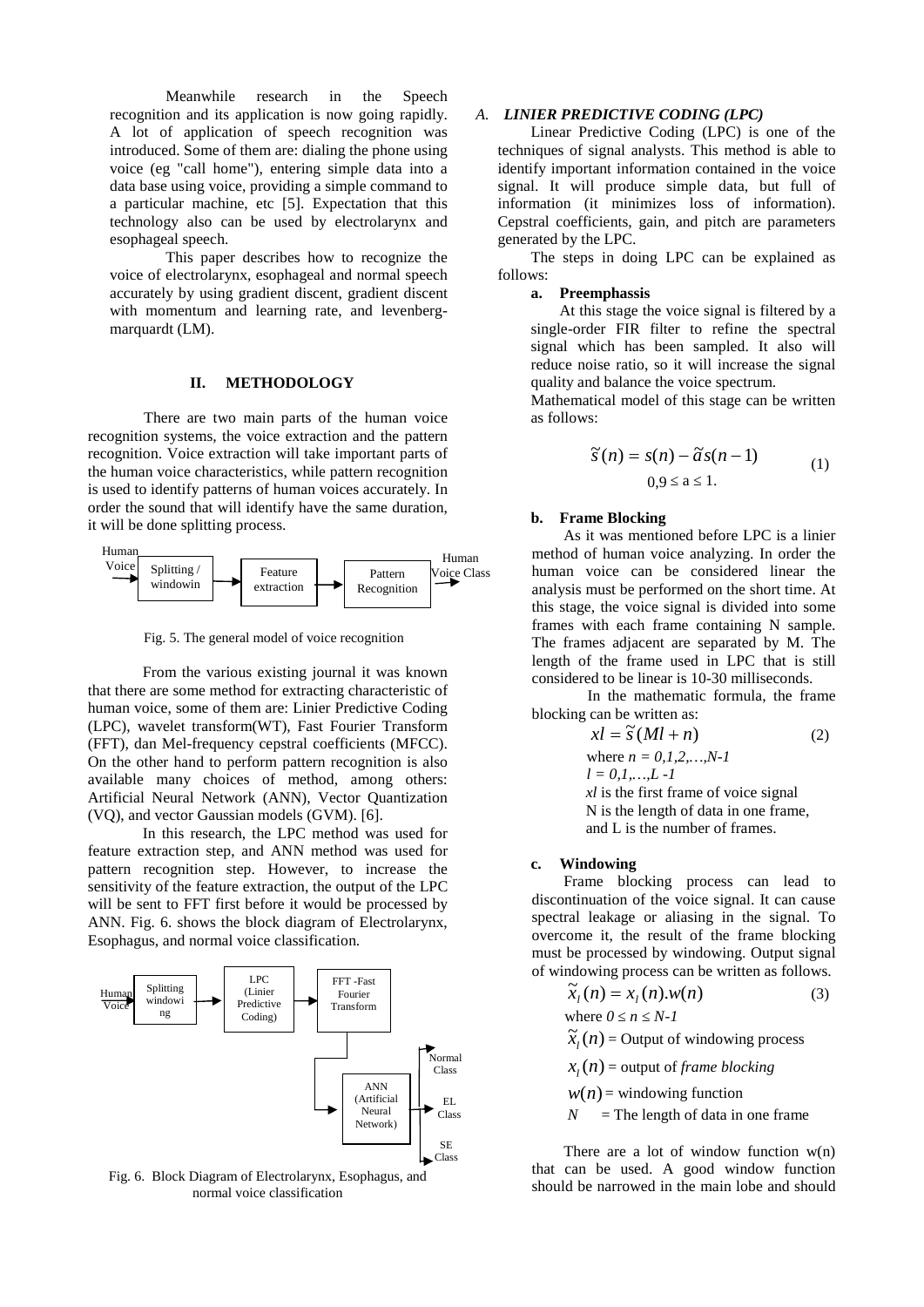be widened on the side lobe. Here are few types of window functions that can be used:

| Window type     | $W_n$                                                                  |
|-----------------|------------------------------------------------------------------------|
| Rectangular     |                                                                        |
| Hanning         | $0.5 + 0.5 \cos [n \Box (m+1)]$                                        |
| Hamming         | $0.54 + 0.46 \cos(n \Box m)$                                           |
| <b>Blackman</b> | $0.42 + 0.5 \cos(n \ln \sqrt{x})$<br>$m$ ) +<br>$0.08 \cos(2n \Box m)$ |
| Kaiser          | $I_0(\Box \Box \parallel -n^2/m^2)^{1/2}$ / $I_0(\Box \Box)$           |

# Table 1. Various kinds of windowing [8]

# **d. Autocorelation Analysis**

At this stage each frame that has been done by windowing process will be done by autocorrelation process. Mathematic model of the autocorrelation process can be written as follows:

$$
r(m) = \sum_{n=0}^{N-1-m} \widetilde{x}(n) \cdot \widetilde{x}(n+m)
$$
 (4) Input Weights

 $m = 0, 1, 2, \ldots, p$ 

### **e. LPC Analysis**

At this stage autocorrelation value of each frame was converted into a set of LPC parameters, reflection coefficient, and logarithmic area ratio coefficient)

# **f. Conversion of LPC Parameters to Cepstral Parameters**

At this stage LPC parameters which are obtained will be converted into cepstral coefficients. Cepstral coefficient is a Fourier transforms coefficients which represent the log magnitude spectrum.

#### *B. FAST FOURIER TRANSFORM (FFT)*

Fourier transform is a method to change the time domain signal into frequency domain. This characteristic is important in signal processing because frequency domain provides a clearer picture to be observed and manipulated. In the frequency domain signal is represented as a series of values that indicate the number of signal units in a particular frequency.

Fast Fourier transform (FFT) is an efficient algorithm to compute the discrete Fourier transform (DFT) and its inverse. FFT was first developed by Cooley and Tukey in 1965. The using of FFT was popular, because the FFT can perform calculations faster and able to simplify the number of DFT multiplication of N2 into N logN multiplication.

#### *C. ARTIFICIAL NEURAL NETWORK*

Artificial neural network is an algorithm system adopting the ways of human brain work. It has thousands of nerve cells, called neurons. This system has a lot of processors in parallel and distributed. Each processor (neuron) can store knowledge as a result of learning, which will be used to make decisions in next time. Comparison of the human brain nerve cells with artificial neural network architecture can be seen in Fig. 7, and 8.



Fig. 7. Neurons of human nerve cells



Fig. 8. Neuron of Artificial Neural Network



Fig. 9. Details one neuron in ANN

More detail, the description one neuron in the design of artificial neural networks.

| А      | $=$ F [W*p + b]         | (5) |
|--------|-------------------------|-----|
| Where: |                         |     |
| P      | $=$ Input Pattern       |     |
| W      | $=$ Weight Pattern      |     |
| F      | $=$ Activation function |     |

The output of the neuron is obtained by multiplying the input with the weight added by the bias, then inserted into the function activation. Weights and biases obtained from the learning process.

In the human brain nerve cells, there are millions of neurons. Similarly, in the design of artificial neural networks, It can consist of many neurons. Neurons can be in one layer or multiple layers. The relationship of neurons with other neurons can be connected feed forward all or backward.

As mentioned above, this system has the ability to learn and adapt to the environment. The learning process in ANN is the process of finding the the best value of weight (W) and bias (b) for the system.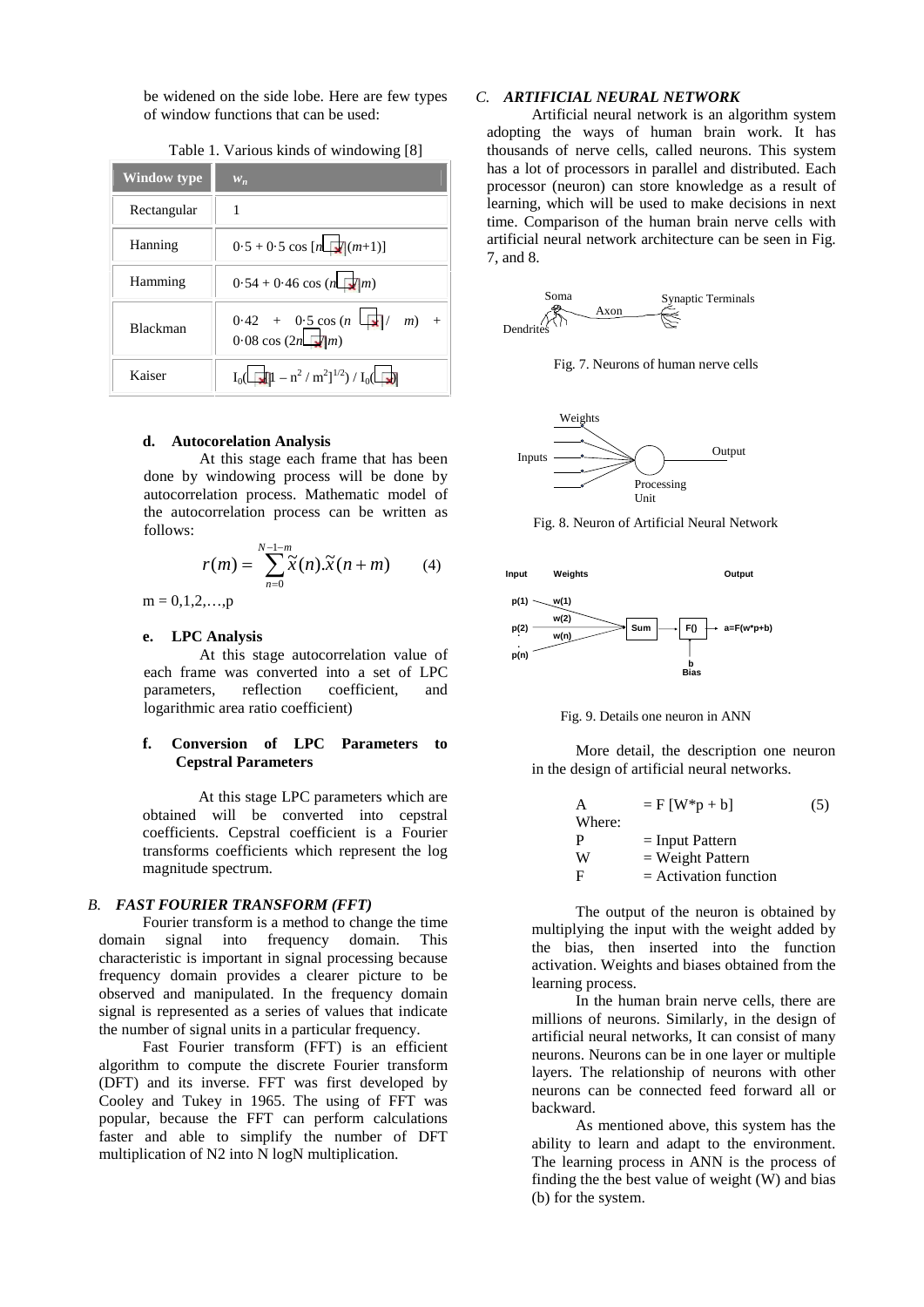

Fig.10. Multi layer feed forward

In general, the updating weight is done by:

 $\mathbf{w}_{\mathcal{N}}(n+1) = \mathbf{w}_{\mathcal{N}}(n) + \Delta \mathbf{w}_{\mathcal{N}}(n)$  (6) As explained earlie<br>  $\mathbf{b}_{\mathcal{N}}(n+1) = \mathbf{b}_{\mathcal{N}}(n) + \Delta \mathbf{b}_{\mathcal{N}}(n)$  (6) voice analysis linearly.<br>
analysis must be conductively (6)

Weights and biases after learning were obtained by the weights and biases before learning to be added to the delta learning outcomes.

In the design of ANN, in general there are four types of learning algorithms. They are hebbian learning, error correction, competitive learning, and Boltzman learning. One of the error correction algorithms which are very popular is Back Propagation, i.e. to calculate weights and biases through error correction. This correction started from calculating output in forward, then calculate the error backward to the previous layers until the input layer. [9]

In the back propagation, how to update weights and biases can also be done in a variety of ways. Some of its well-known are the gradient descent, gradient descent with momentum and adaptive learning rate, and Levenberg Markov (LM).

#### **III. EXPERIMENTAL**

In this paper, human speech will be classified into three classes: normal, electrolarynx and esophagus speech. The speech was recorded from Laryngectomies joined in Societies Esophagus Speech east of java (Dr\_Soetomo hospital), who is familiar with proficient of Electrolarynx and esophagus speech.

#### *A. The Sampling and Normalization process of Voice Signal*

In this research voice signal was recorded and sampled at 8000 Hz with a resolution of 8 bits (1 byte). The speed of sampling is based on the assumption that the human voice signals is in the region of 300-3400 Hz frequency. In order to meet the Nyquist criterion, the sampling frequency must be:

$$
f_s \ge 2xf_h \tag{7}
$$

# $f_h = f_{in}$  *tertinggi*

Furthermore, the signal will be normalized in order to get signal with the same size. The normalization process is done by adding some additional data (with a zero value) if the data sample results do not meet the required amount or by cutting the amount of data if the sample results exceed the amount of input required. In this research, the voice signal is limited by 0.5 seconds (It is assumed that pronouncing one word is less than 0.5 seconds). In this research, the voice signal is limited by the duration of 0.5 seconds (assumed to be pronounced one word less than 0.5 seconds). With 8000 Hz sampling, the amount of data obtained as many as 4000 pieces.

#### *B. Finding LPC Coefficient Process*

 $\mathbf{w}_{kj}(n+1) = \mathbf{w}_{kj}(n) + \Delta \mathbf{w}_{kj}(n)$  (6) As explained earlier, that the LPC  $\Delta \mathbf{w}_{\mathcal{N}}(n)$  As explained earlier, that the LPC is a method of  $\Delta$ **b**<sub> $\omega$ </sub>(*n*) (0) voice analysis linearly. In order it is linier, the voice analysis must be conducted in short frame. In this voice analysis linearly. In order it is linier, the voice research, Voice signal will be divided into some short frame. Each frame has 30 milliseconds duration time, and between adjacent frames was separated 10 milliseconds duration time.

> So with 8000 Hz sampling, each frame will contain 240 bytes of data with the distance between frames 80 bytes of data. In other words, there is 160 bytes of data overlap, while the data do not overlap in each frame is 80 bytes. Thus the number of frames is

$$
\frac{4000 - 160}{80} = 48.
$$

In this paper, for the calculation of cepstral coefficients, the highest LPC order was set to 10, so the output of LPC will get 48x10 pieces of data.

# *C. FFT Process*

The process of Fast Fourier Transform (FFT) was performed after obtaining cepstral coefficients as many as 480 data. FFT use 512 points. Because the FFT is symmetric, the FFT output is taken only half of it. It is 256 data. The 256 data are grouped into 32 blocks, so that each block contains 8 data. Furthermore each block is calculated its average. From here It will get the output of the FFT is 32 data. Then this data was sent to the Artificial Neural Network.

# *D. Voice Recognition Process Using ANN*

The feed forward architecture with 3 layers is used in this research. In the input layer there are 32 nodes. This is in accordance with the amount of data output from the FFT. While the number of neurons in the output layer is 3, each will show electrolarynx, esophagus, and normal speech. Network training is done by providing: 3 voice of electrolarynx, 3 voice of esophagus, and 3 voice of normal to the network. The allowed limits maximum error is 0.04. This means that if the error had reached that value, the training is stopped.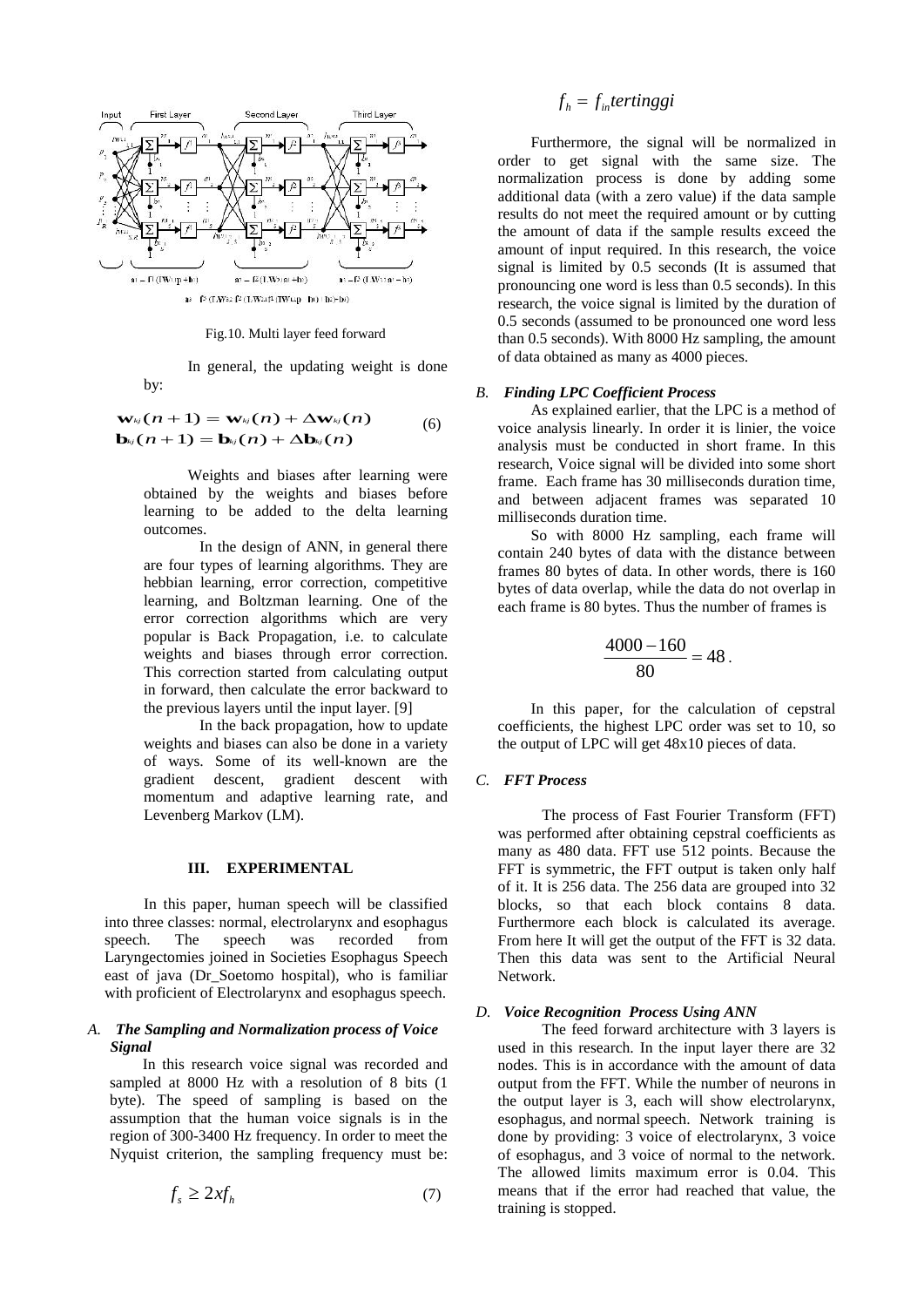In this paper, three kinds of learning methods gradient descent, gradient descent with momentum and adaptive learning rate, and Levenberg-Marquardt (LM) were compared.

### IV. **RESULTS AND DISCUSSION**

#### *A. Gradient Descent Learning Algorithm*

Performance training of gradient descent can be seen at Fig. 11. System error reaches 0.005 on 20645-th iterations. Using Intel atom processor N270 1.60 GHz CPU, its learning process takes 660.4 seconds. Then the system will be tested its validity. Tests conducted on 17 data (4 electrolarynx voices, 4 normal voices and 9 esophagus voices).



Fig. 11. Performance of Gradient Descent Algorithm

Test results shows that all the data can be recognized correctly, so the system can be said to have 100% accuracy.

| No               |                          | Result            |     |
|------------------|--------------------------|-------------------|-----|
| 1.               | Electro<br>Larynx        | Data EL 1.wav     | OK  |
| 2.               |                          | Data EL 2.way     | OK  |
| 3.               |                          | Data EL 3.wav     | ОK  |
| $\overline{4}$ . |                          | Data EL 4.wav     | OK  |
| 5.               | <b>Esophagus</b><br>(SE) | Data SE 1.wav     | OК  |
| 6.               |                          | Data_SE_2.wav     | OK  |
| 7.               |                          | Data SE 3.wav     | OK  |
| 8.               |                          | Data SE 4.wav     | OK  |
| 9.               | Normal                   | Data normal 1.wav | OK. |
| 10.              |                          | Data normal 2.wav | OK  |
| 11.              |                          | Data normal 3.wav | OK. |
| 12.              |                          | Data normal 4.wav | OK  |
| 13.              |                          | Data normal 5.wav | OK  |
| 14.              |                          | Data normal 6.wav | OK  |
| 15.              |                          | Data_normal_7.wav | OK  |
| 16.              |                          | Data normal 8.wav | OK  |
| 17.              |                          | Data normal 9.wav | ОK  |

| Table 2. The results of Gradient |
|----------------------------------|
| Descent Algorithm                |

# *B. Gradient descent with momentum and adaptive learning rate* **Algorith**

Performance training of *gradient descent with momentum and adaptive learning rate* can be seen at Fig. 12. System error reaches 0.0082 on 120-th iterations. Using Intel atom processor N270 1.60 GHz CPU, its learning process takes 3.84 seconds. Then the system will be tested its validity. Tests conducted on 17 data (4 electrolarynx voices, 4 normal voices and 9 esophagus voices).



Fig. 12. Performance training of G*radient with Momentum and Adaptive Learning Rate Algorithm*

Test results show that only one the data that can not be recognized correctly. It can be said that the system has accuracy:

$$
\frac{16}{17} \times 100 \% = 94 \% .
$$

|  |  | Table 3. The result of <i>gradient descent with</i> |  |  |
|--|--|-----------------------------------------------------|--|--|
|  |  | momentum and adaptive learning rate                 |  |  |

| No  |                  | Result            |       |
|-----|------------------|-------------------|-------|
| 1.  | Electro          | Data EL 1.wav     | ОK    |
|     | Larynx           |                   |       |
| 2.  |                  | Data EL 2.way     | OK    |
| 3.  |                  | Data EL 3.wav     | OК    |
| 4.  |                  | Data EL 4.wav     | OK    |
| 5.  | <b>Esophagus</b> | Data SE 1.wav     | OК    |
|     | (SE)             |                   |       |
| 6.  |                  | Data SE 2.wav     | Wrong |
| 7.  |                  | Data SE 3.wav     | OK    |
| 8.  |                  | Data SE 4.wav     | OК    |
| 9.  | Normal           | Data normal 1.wav | OK    |
| 10. |                  | Data normal 2.wav | OK    |
| 11. |                  | Data_normal_3.wav | OК    |
| 12. |                  | Data_normal_4.wav | ОK    |
| 13. |                  | Data normal 5.wav | ОK    |
| 14. |                  | Data normal 6.wav | OK    |
| 15. |                  | Data normal 7.wav | OК    |
| 16. |                  | Data_normal_8.wav | OК    |
| 17. |                  | Data normal 9.wav | OK    |

#### *C. Levenberg-Marquardt (LM) Learning Algorithm*

Performance training of gradient descent can be seen at Fig. 13. System error reaches 0.0001 on 17-th iterations. Using Intel atom processor N270 1.60 GHz CPU, its learning process takes 0.054 seconds.

Then the system will be tested its validity. Tests conducted on 17 data (4 electrolarynx voices, 4 normal voices and 9 esophagus voices).